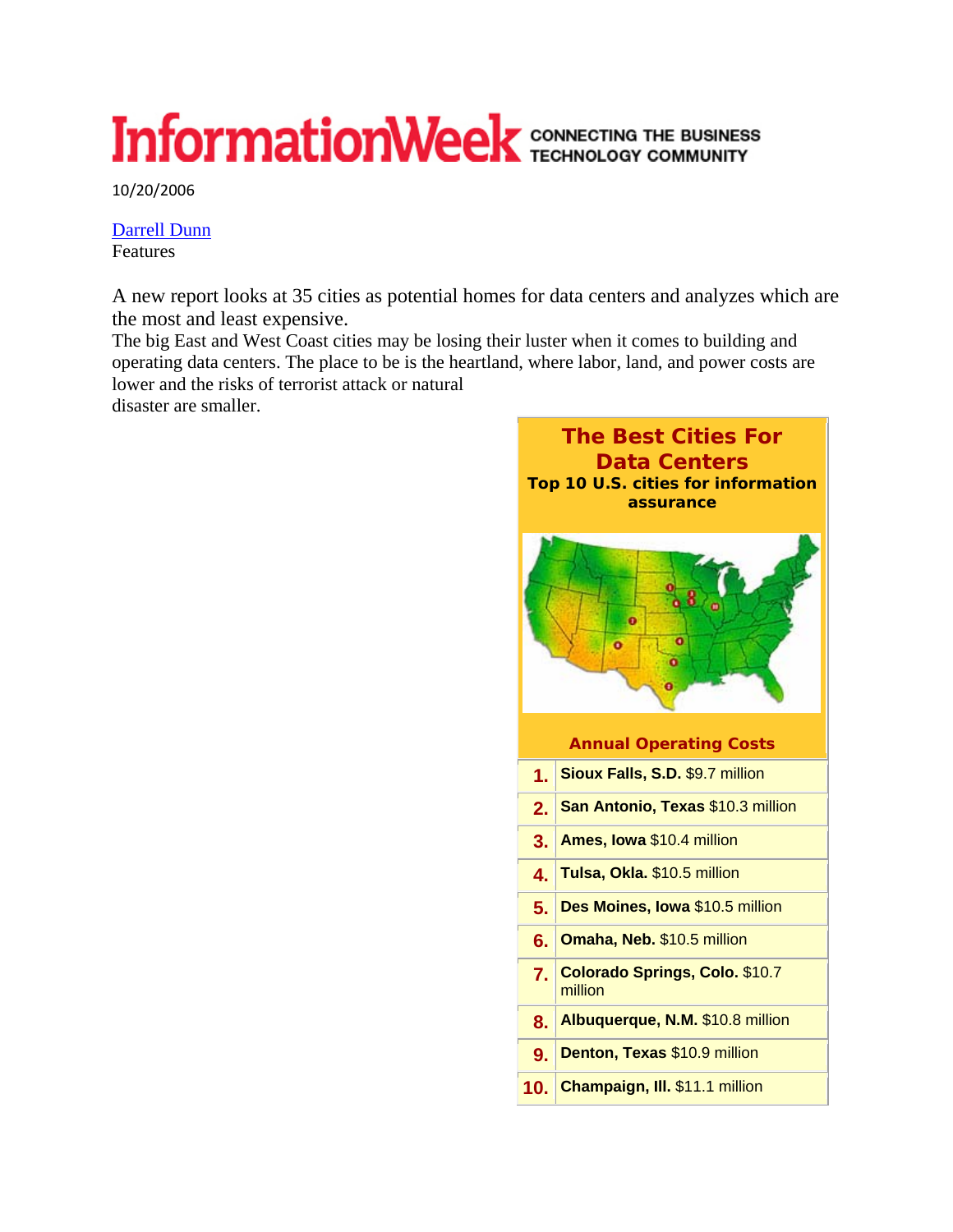It costs 45% more to build and operate a data center in New York than in Sioux Falls, S.D., according to a study of data center costs in 35 U.S. cities to be released this week. A 125,000-square-foot facility

**Data: The Boyd Co.** 

**View total annual operating cost for 35 cities**

staffed by 75 would cost about \$14.1 million a year in New York; in Sioux Falls, \$9.7 million.

Businesses are being priced out of locations like Boston, San Diego, and New York," says John Boyd Jr., a consultant with site selection consulting firm The Boyd Co., which prepared the report for clients in the financial services industry. Comparative economics are the deciding factor in many site selection decisions, the report says. "The idea of attracting and retaining a workforce in a small city in the Midwest today is actually quite compelling."

The report names 10 cities as prime candidates for cost-effective and secure data centers, with Sioux Falls, S.D., coming out on top (see chart, right).

The ranking is based on factors such as land and power costs, telecom infrastructure, and a local workforce with data security skills, including people trained at universities recognized as National Centers of Academic Excellence in Information Assurance Education, which are certified by the National Security Agency. Other considerations include airline service from national carriers, insulation from natural disasters, and quality of life.

There are considerable cost differences between the Big Apple and the Gateway to the Plains. Annual salaries in New York for those 75 data center workers would be around \$7.2 million; in Sioux Falls, \$5.6 million. The cost of buying land and building a data center in New York would be \$4.2 million annually, compared with \$2.8 million in Sioux Falls. Power and cooling would cost \$1.2 million a year in New York, but only a third of that in Sioux Falls

Taxes and travel-related expenses are part of the tab, too. Property and sales taxes come to \$1.1 million a year in Buffalo, N.Y., compared with \$680,000 in Cincinnati. Annual travel to and from a data center would cost about \$196,000 in Winston-Salem, N.C.; in Detroit, add another \$29,000.

When everything is tallied, which cities are most expensive to operate data centers? New York is at the top, followed by San Francisco; Oakland, Calif.; Boston; Detroit; Chicago; Philadelphia; Cherry Hill, N.J.; Minneapolis; and Buffalo.

## **The Power Factor**

All of these factors--real estate, workforce, telecom infrastructure, electricity--are becoming more important as companies seek to expand or consolidate data centers, or build backup sites for disaster recovery and redundancy. Cost is important to most companies; some want a long distance between their primary and backup sites for additional protection. There also are discussions under way in industries like financial services and health care whether to impose regulations to require that backup data centers be a certain distance--say 300 or 500 miles--from a primary center.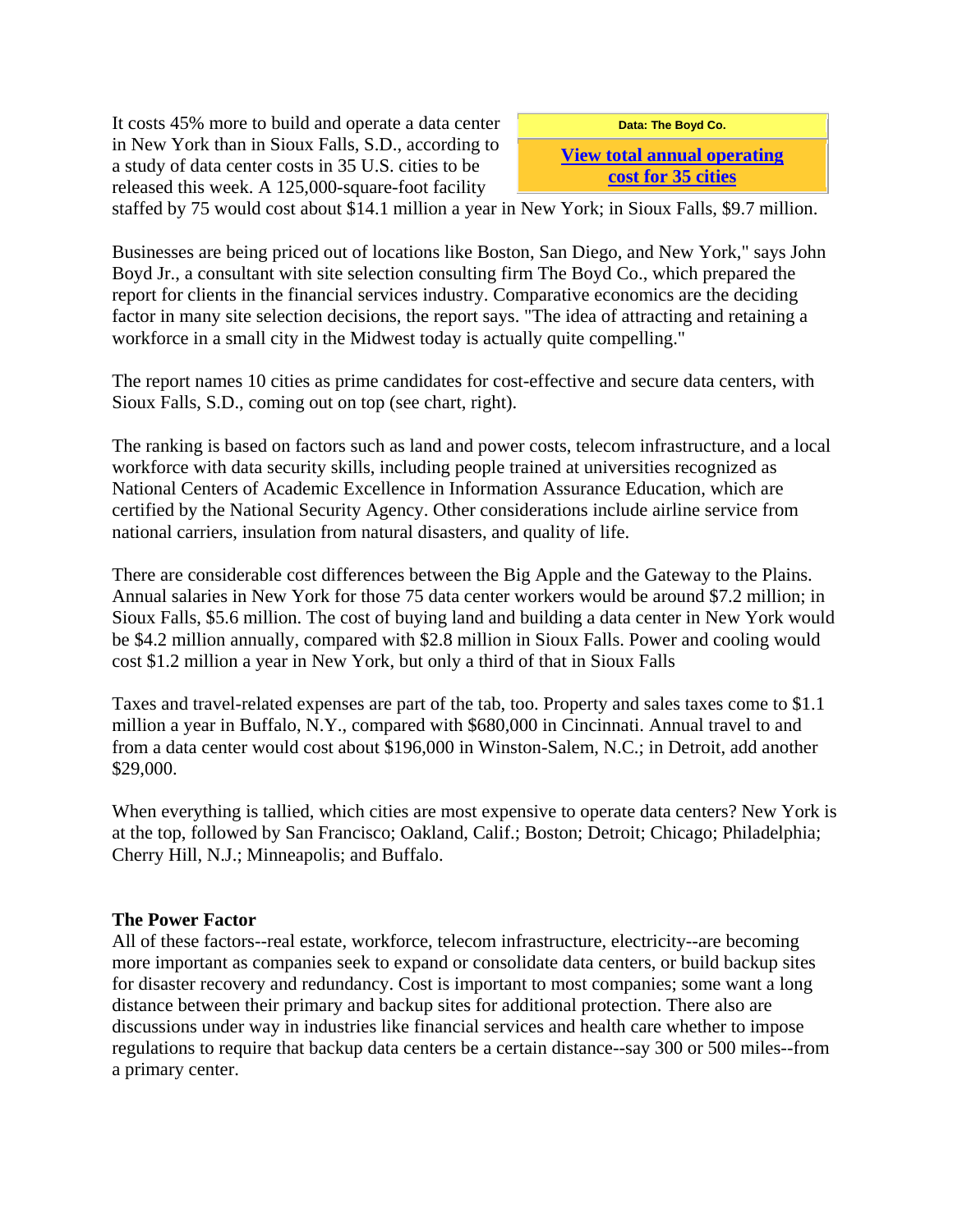All things considered, Sioux Falls is the best city for a data center, Boyd says. Among the companies that already have set up data center operations there: Automatic Data Processing, Citigroup, HSBC, Premier Bankcard, and Wells Fargo.

For companies with data centers holding tens of thousands of servers, cheap power has become a deal maker. Financial services firm HSBC, based in London, recently said it will spend nearly \$2 billion over 15 years to create a 275,000-square-foot data center in Pendleton, N.Y., near Buffalo, after it won an incentive package that includes 11 megawatts of cheap hydropower from the New York Power Authority, a grant from the state to buy equipment, and tax breaks. Google, Microsoft, and Yahoo are building massive data centers on the Columbia River in Oregon to get cheap hydroelectric power.

Intel is creating megacenters of 70,000 square feet or more in Albuquerque, N.M., and Hillsboro, Ore., as it consolidates about 100 data centers worldwide into a handful of regional hubs. In Albuquerque, Intel was able to retrofit an old semiconductor plant. Having the existing building was nice, but low utility costs and the availability of high-speed fiber connections were the deciding factors, says Don Wright, Intel's project manager.

Power costs in Albuquerque are 4 cents to 5 cents per kilowatt hour, or about half of the price in California, while Oregon's power costs around 6 cents per kilowatt hour, he says. In addition, Oregon has no sales tax, so Intel will save \$80,000 for every \$1 million spent on equipment by not building in California. And Intel has had no problem attracting talent to New Mexico. "Real estate prices in New Mexico are attractive," Wright says. "We had one person in California agree to move because he was thrilled that he could finally afford to purchase a home."

Hosting provider Rackspace, formed in 1998 by three graduates of Trinity University in San Antonio, has expanded operations in that city due in large part to the availability of cheap land and labor, says Paul Froutan, VP of research and development. The company built a second large data center in San Antonio, but the company is branching out as it grows. It's also purchased or built data center facilities in Dallas; Herndon, Va.; and three locations in the United Kingdom.

More expansion is planned. "We're considering the Midwest and Northwest, someplace where you can get good rates on power," Froutan says. He listens to Boyd's Top 10 list of the best places to build a data center. "All those cities are on the list."

## **Far-Flung Locations**

Even companies that don't operate their own data centers want the benefits of low-cost locations. General Motors uses EDS, Hewlett-Packard, and IBM to host and manage its data centers. The automaker's domestic data centers are housed in places like Plano, Texas; Auburn Hills, Mich.; and Atlanta. "Our suppliers know it's incumbent upon them to ensure they are as low cost as possible in terms of utilities, labor, and floor cost," says Mark Hillman, GM's director of global data center operations. GM's also establishing data centers in Singapore, Germany, Australia, and India.

While there's no rush to move data centers out of major U.S. cities, "new data center projects will be the No. 1 generator of new high-paying jobs in smaller markets," consultant Boyd says.